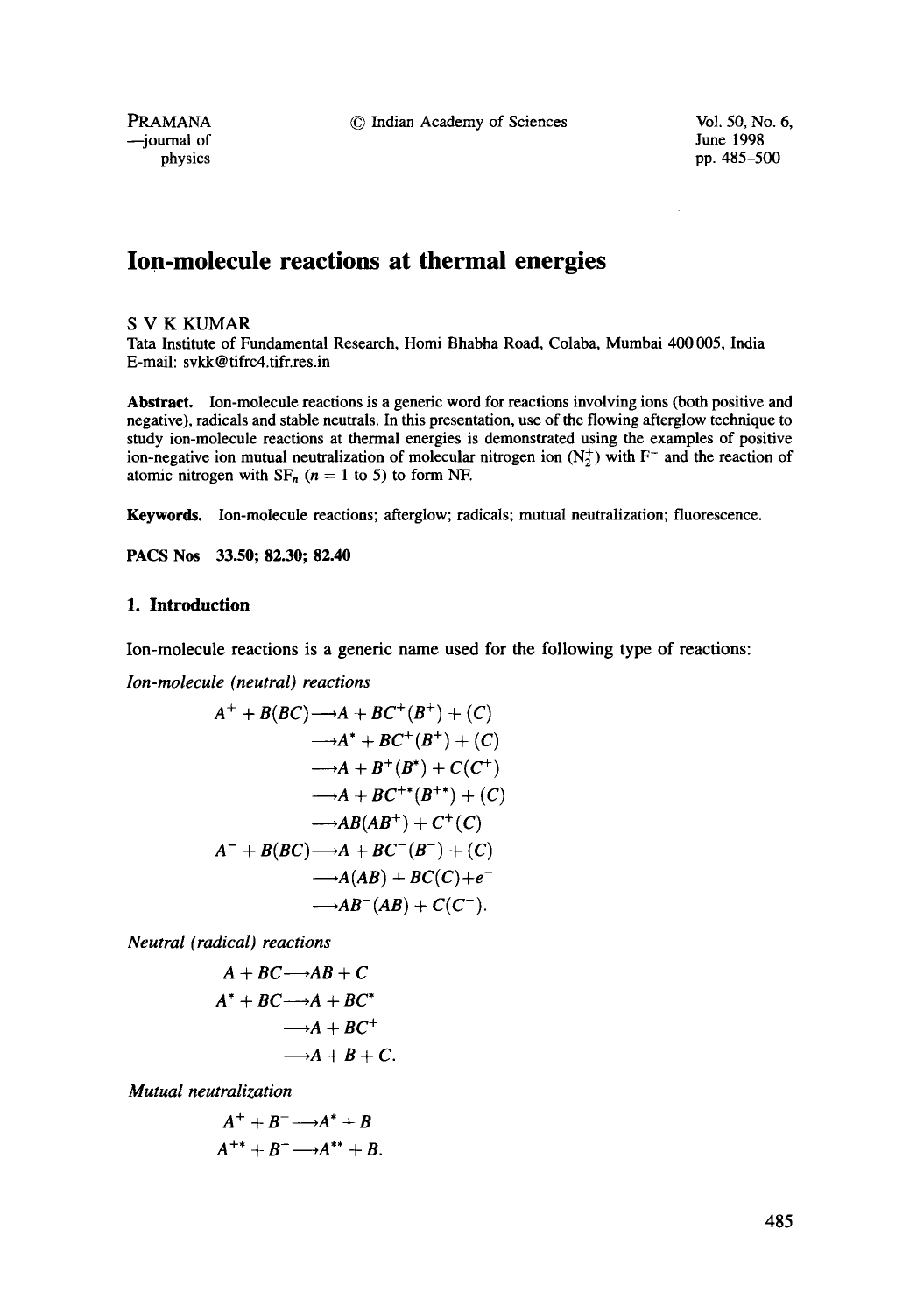There is considerable interest in the study of these reactions involving atoms, radicals and ions (both positive and negative) to understand the mechanism and dynamics [1], energy transfer, electron transfer, to test quantum mechanical theories developed for reactive and non-reactive scattering, understanding ion-molecule reactions using molecular orbital picture, etc. These reactions occur at thermal energies in various kinds of plasmas, planetary atmosphere, comets, gas lasers, combustion, gaseous dielectrics [2] and dry etch reactors [3]. With the increasing awareness of the environmental pollution that is caused by many gases that are currently in use [4] and gaseous effluents, it becomes necessary to investigate the possible reaction channels not only for the known reactive species but also involving others, at thermal energies, for practical applications. In a recent special issue of the International Journal of Mass Spectrometry and ion Processes [5], various methods used to study neutral-neutral, ion-molecule, electron-ion recombination and ion-ion mutual neutralization reactions have been described with some recent results indicating the importance of these reactions at thermal energies.

In this presentation the use of the flowing after glow technique to produce radicals, ions, etc. and perform collision experiments at thermal energies, along with the necessary detection techniques for identifying the products and their final states will be discussed.

Ion-ion mutual neutralization of  $N_2^+$  with F<sup>-</sup> is chosen as an example to demonstrate the different product states (electronic and vibration) of the neutrals that are formed when the positive ion is in its ground state and excited state. The dynamics of the electron transfer in the collision will also be analysed [6]. Also, the interaction of N with  $SF_n$  $(n = 1 - 5)$  will be discussed as an example of neutral-neutral collisions. The formation of the products can be understood based on both energy and symmetry considerations [7].

#### 2. Experimental

Though there are many methods, including beam methods [8], available to study ionmolecule reactions at thermal energies the flowing afterglow method [9] is used by several groups because of its simplicity. It is well known that in an electrical discharge ions, radicals and excited species are produced mainly by electron impact and also through ion-molecule reactions and this can be exploited to produce ions or radicals of interest. These ions or radicals can easily be transported to the interaction region using fast flowing helium carrier gas so that the intensity of electrons and other unwanted species have died down, and mainly the species of interest is present. The reactant is added suitably at this point and the products formed are detected using a mass spectrometer, fluorescence or laser excitation methods. The apparatus used in our laboratory is shown in figure 1. Ions of interest are produced in a quartz discharge tube and pulled into the stainless steel observation region rapidly by a combination of a roots blower and a rotary mechanical pump with a total effective speed of  $10,000$  l/m. An absolute MKS Baratron is used to measure the pressure in the reaction chamber. The discharge is powered by a 2.45 GHz microwave generator and fed into an Evanston cavity enclosing the discharge tube. Helium is used as the buffer gas to help easy transportation of the ions into the observation region with little loss. A pair of grids, positioned at the exit of the discharge tube, which can be biased appropriately act as an ion shutter to stop either positive or negative ions. The grids are so biased that ions enter the observation region at earth potential and no external field gradients are present.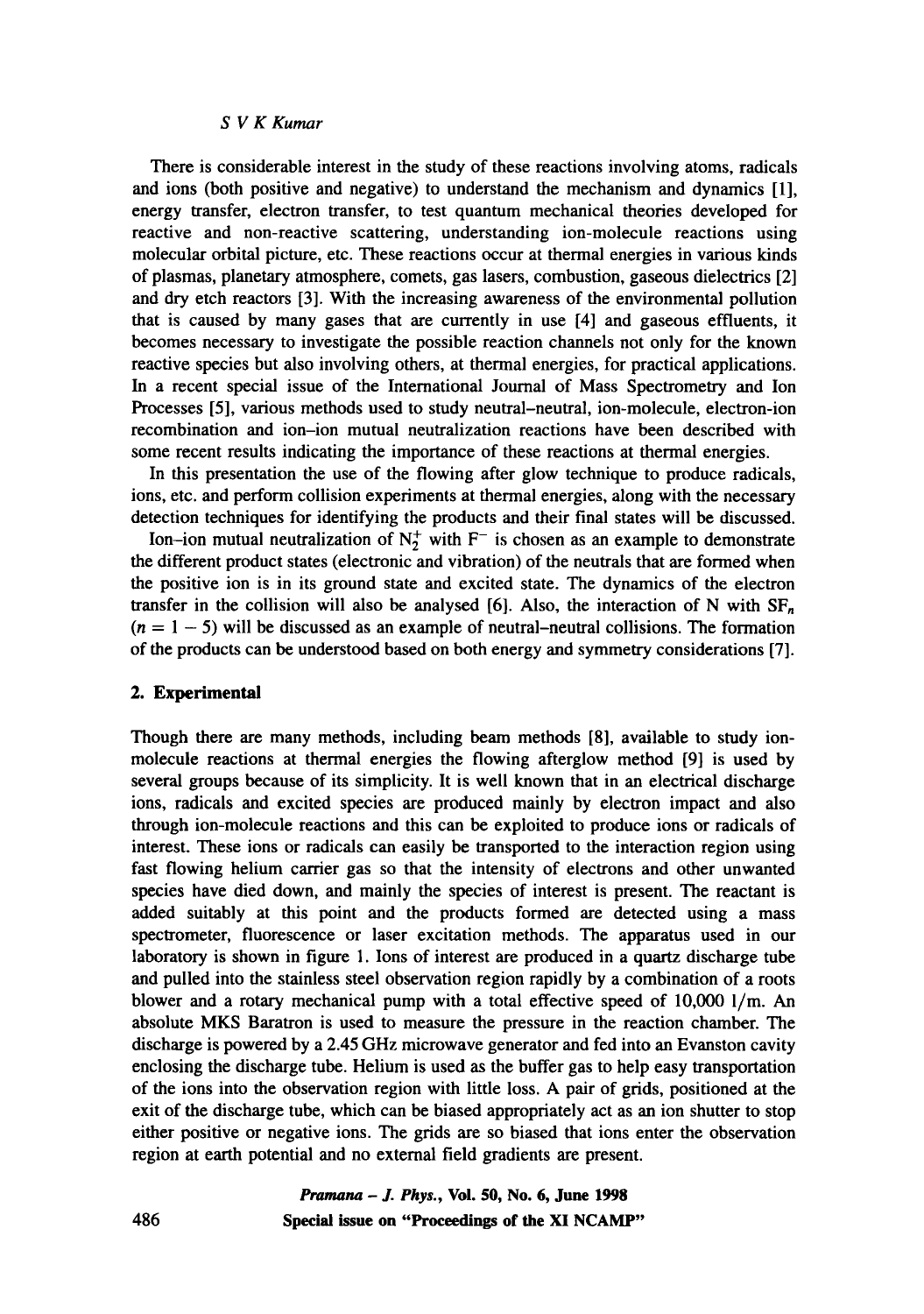

Figure 1. Schematic view of the flow reactor set up.

Fluorescence from the reaction products is monitored through a quartz window and focused on to the entrance slit of a 0.2 m Seya-Namioka monochromator and detected by a cooled photomultiplier (Hamamatsu R376) operating in the photon counting mode. A cutoff filter with 96% transmission efficiency above 400 nm is utilized to suppress the interference of second order lines from the UV region. A PC based multi-channel scaler is employed for data acquisition. A tungsten-halogen lamp is used to determine the response of the detection system as a function of the wavelength. All the data presented here have been corrected for the system response. The fluorescence from the interaction region showed a decrease in the intensity when the grids were biased to stop either the positive or the negative ions. The contribution to the fluorescence signal from the reaction of charge particles is elucidated by subtracting the spectrum recorded with the bias on (no contribution from the interaction of charged particles but only from neutral reactions and other sources) from the spectrum when both the grids were maintained at earth potential (signal from the reaction involving charged particles and from neutral reactions and other sources).

99.99% pure nitrogen, 99.995% pure helium, >99.9% pure sulphur hexafluoride, and laser grade fluorine in 99.998% pure helium mixture were used without further purification for the experiments.

The setup was suitably modified to work with radicals. Atomic nitrogen was produced by a DC discharge 60 cm upstream from the interaction zone and a larger diameter tube (40 mm) was used to transport the radicals to the interaction zone. This was necessary to avoid the presence of higher excited states of N<sub>2</sub> other than the long lived  $A^3\Sigma_u^+$ . Small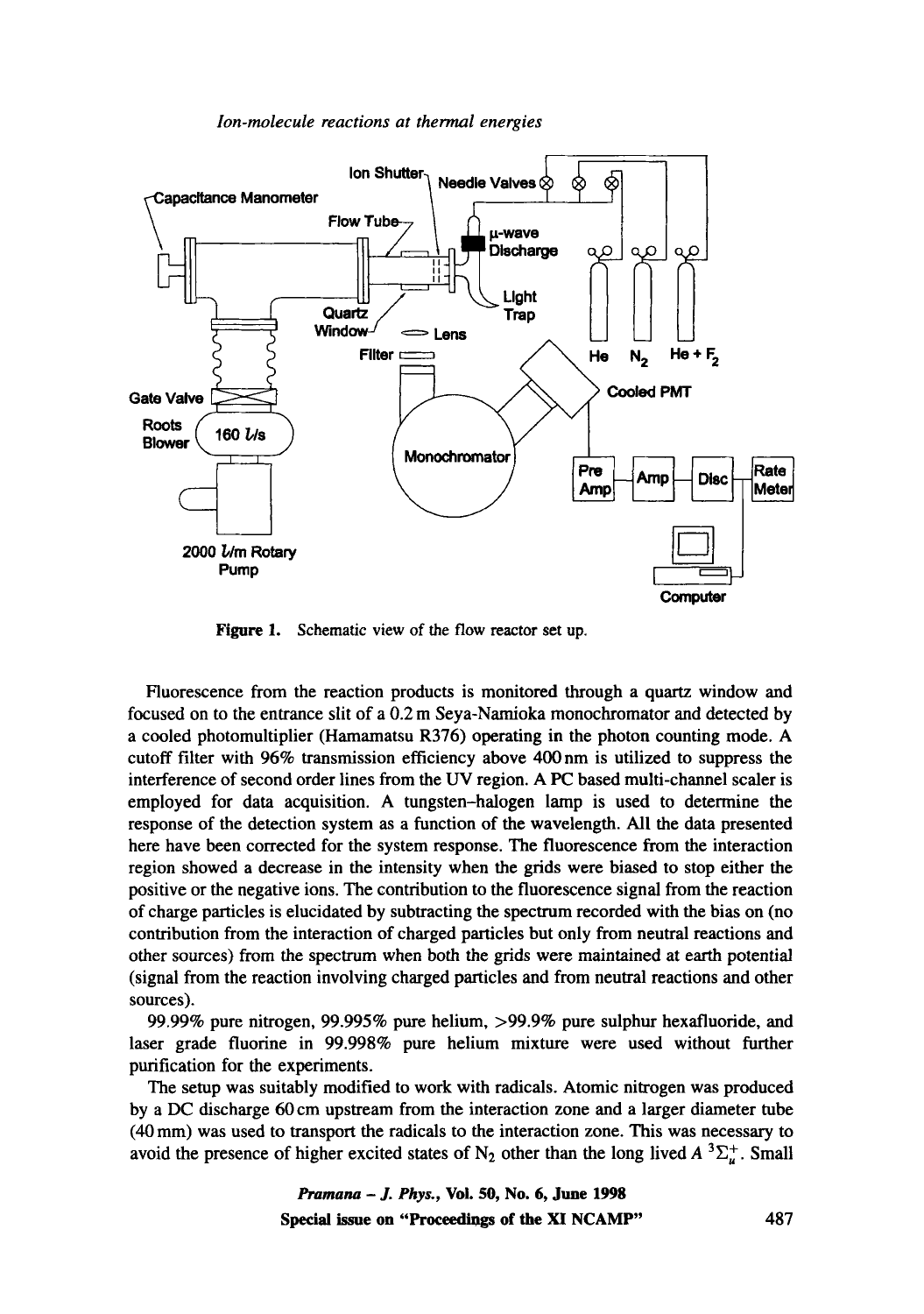amounts of  $SF_6$  were discharged (DC) separately along with helium, which was used as the buffer gas, to produce  $SF_n$  ( $n = 1$  to 5) radicals which could be transported to the interaction region with very little loss. Atomic nitrogen and  $SF_n$  ( $n = 1$  to 5) radicals were mixed in the main flow tube and the observation region was located 20mm downstream of the mixing zone.

Spectrum in the range 200 to 800 nm was recorded for pure nitrogen discharge at several pressures and currents and monochromator resolution to monitor the presence of any impurities.  $SF_6$  was then added through the second discharge tube without the discharge being on and, with and without helium buffer to check for any reactions and/or quenching of the  $N_2$  spectrum. Spectrum was recorded to look for metastable fluorescence from  $SF_6$  discharge products separately with nitrogen flow completely shut off. Nitrogen and  $SF<sub>6</sub>$  were mixed together prior to the discharge and an afterglow spectrum was recorded to ascertain all the lines in the spectrum. This procedure helped to identify clearly that the product NF was produced only due to the reaction of atomic nitrogen with the discharge products of  $SF<sub>6</sub>$ .

#### **3. Results and discussion**

#### *3.1 Ion-ion mutual neutralization*

Background counts in the afterglow region of the helium discharge were below the detection limit of the photomultiplier tube between 200-800 nm for the pressure range 0.06-0.07Torr and 10 to 40W of microwave power. The addition of 0.0101Torr of nitrogen to the discharge produces a weak afterglow spectrum of N<sub>2</sub> (B<sup>3</sup>II<sub>e</sub>  $\rightarrow$  A<sup>3</sup> $\Sigma_{n}^{+}$ ) indicating the population of lower vibrational levels of the B-state. The grids were biased to stop positive ions and electrons one at a time to check the possibility of electron-ion recombination which could produce either  $N_2$  or N in an excited state. Under the present experimental conditions no discernible change in the intensity of  $N_2^*$  or additional emission lines from N\* could be observed. The electrons most likely diffuse towards the walls by the time the ions travel from the discharge to the observation region [10, 11] which gives the electron-ion recombination reaction little probability to be detectable.

A large increase in the intensity of the N<sub>2</sub> ( $B^{3}\Pi_{g} \rightarrow A^{3}\Sigma_{u}^{+}$ ) fluorescence is observed when small quantities of  $F_2$  is added to the discharge. It may be mentioned that extreme care must be taken in handling fluorine. The addition of small quantities of fluorine to the helium buffer was found to quench the discharge completely. It was necessary to use 5% fluorine in helium mixture and non-corrosive passivated gas lines to ensure that fluorine was not contaminated during injection into the discharge.  $0.003-0.0045$  Torr of  $F_2$  in helium mixture was added to the discharge to produce an ion-ion plasma. The emission from the high vibrational levels of the  $B$ -state shows a systematic decrease by an equal amount in the intensity when the grids are biased either to stop positive ions or negative ions. This indicates that the change in intensity most probably arises due to the interaction between positively and negatively charged particles. Under the conditions of the experiment, it can be assumed with reasonable confidence that an ion-ion plasma exists in the interaction region [10, 11]. The helium buffer pressure was varied from 0.04 to 0.09 Torr to check for any influence of the buffer gas on the observed vibrational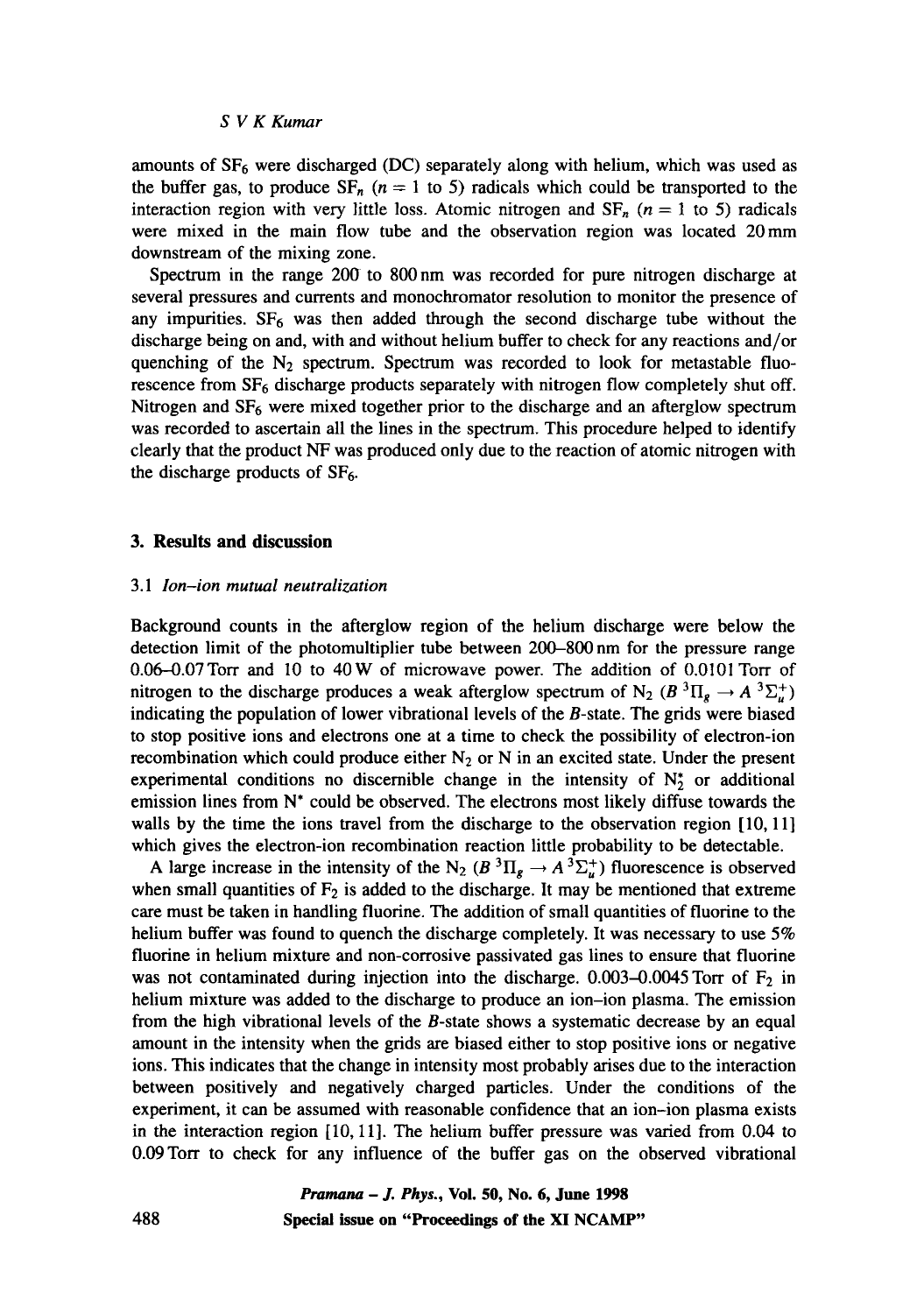

Figure 2. Comparison of the population of the  $N_2(B)$  vibrational levels resulting from neutral recombination  $(N + N \rightarrow N_2(B))$  in a  $N_2 + He$  afterglow, theoretical distribution calculated using the Franck-Condon overlap as described in the text, and experimentally observed distributions when  $F_2$  is added to the discharge.

population distribution of N<sub>2</sub>(B). No measurable change could be noticed in the intensity of the spectral lines populating the  $N_2(B)$  via the positive ion-negative ion neutralization (PININ) processes.

The population of the vibrational levels of the product  $N_2(B)$  state formed by the positive ion-negative ion neutralization reaction

$$
N_2^+ + negative \text{ ion } \rightarrow N_2^* + neutral
$$
 (1)

is calculated by appropriately weighting the intensity of each line by its Franck-Condon factor [12]. The relative population distribution of the vibrational levels derived from the above experiments are normalized at  $v' = 5$  and presented in figure 2.

The results depicted in figure 2 indicate that the population of the  $N_2(B)$  vibrational levels, formed mainly by atomic recombination in the afterglow, shows a steady decrease in the intensity from  $v' = 2-11$ . The population distribution shows a similar trend from  $v' = 2-5$  for the product state formed by positive ion-negative ion neutralization from nitrogen with  $F_2$  discharge. However, beyond  $v' = 5$  there is an increase in the intensity peaking at  $v' = 7$  before the intensity drops down again, indicating a second preference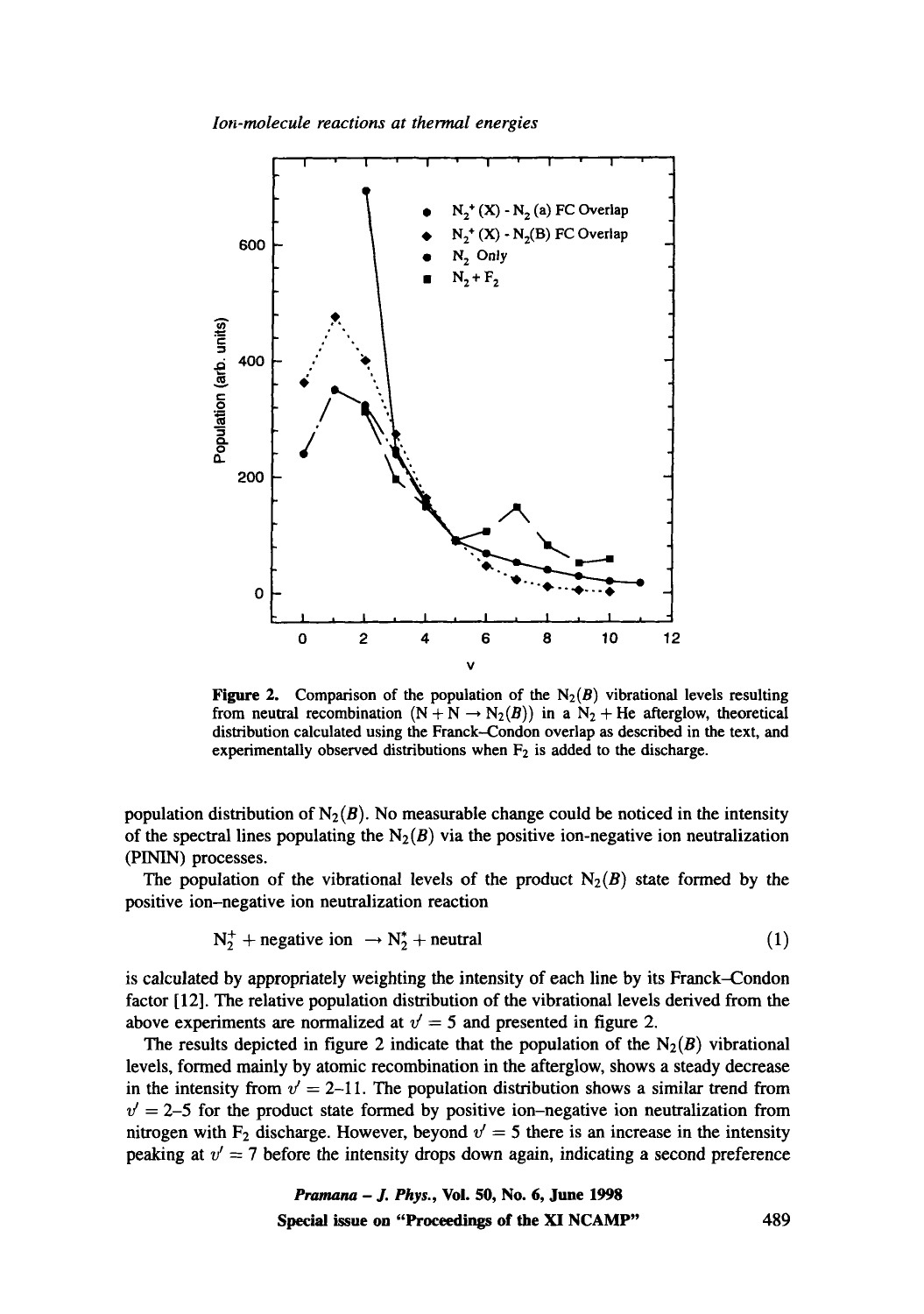for higher vibrational levels. These are probably the first observations of preferences for higher vibrational states of the product in a PININ reaction.

In the PININ process the electron from the negative ion is expected to hop to the positive ion when the incoming ionic potential energy surface goes through an avoided curve crossing with the outgoing repulsive covalent potential surface corresponding to the product state of the two neutrals [13, 14]. The electronic configuration of  $N_2^+(X^2\Sigma^+_e)$  is  $1\sigma_e^2$   $1\sigma_u^2$   $2\sigma_e^2$   $2\sigma_u^2$   $1\pi_u^4$   $3\sigma_g^1$  and that of F<sup>-</sup>( $\degree$ S) is  $1s^2$   $2s^2$   $2p^3$ . Simplified symmetry





*Figure 3. (Continued).* 

*Pramana - J. Phys.,* Voi. 50, No. 6, June 1998 Special issue on "Proceedings **of the** XI NCAMP"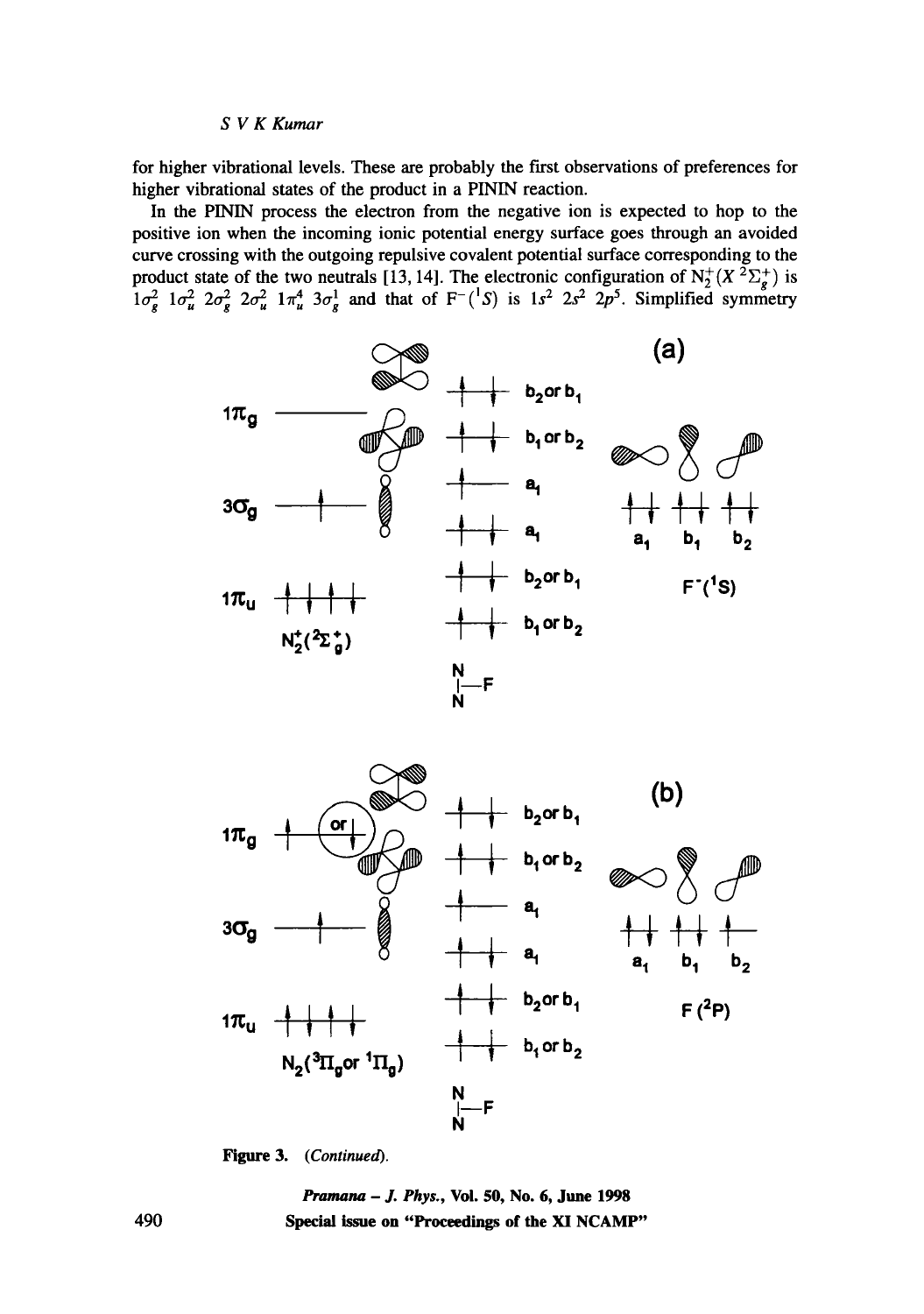

**Figure 3.** Symmetry adapted linear combination of orbitals for (a)  $({}^2A)$  N<sub>2</sub><sup>+</sup> – F<sup>-</sup> incoming channel correlating with (b)  $({}^2A)$  N<sub>2</sub> ( ${}^3\Pi_g$  or  ${}^1\Pi_g$ )–F( ${}^2P$ ) outgoing channels; (c) the (<sup>2</sup>A) N<sub>2</sub> (<sup>1</sup> $\Sigma_p^+$ )–F(<sup>2</sup>P) outgoing channel; and (d) not correlating with the (<sup>2</sup>B)  $N_2$  ( $\Sigma_{\sigma}^{+}$ )–F( ${}^{2}P$ ) outgoing channel.

considerations have been used to derive orbital energy diagrams shown in figure 3 for the intermediate states possible in the PININ process.

For the neutralization reaction, the  $2p_x$ ,  $2p_y$  or  $2p_z$  electron from F<sup>-</sup> must fill the first virtual  $1\pi_g$  orbital of N<sub>2</sub> to form either N<sub>2</sub>( $B^{3}\Pi_g$ ) or N<sub>2</sub>( $a^{1}\Pi_g$ ) states. Only one of the p orbitals of F<sup>-</sup> would interact with the  $3\sigma_g$  orbital of N<sup>+</sup> to give two  $a_1$  orbitals, one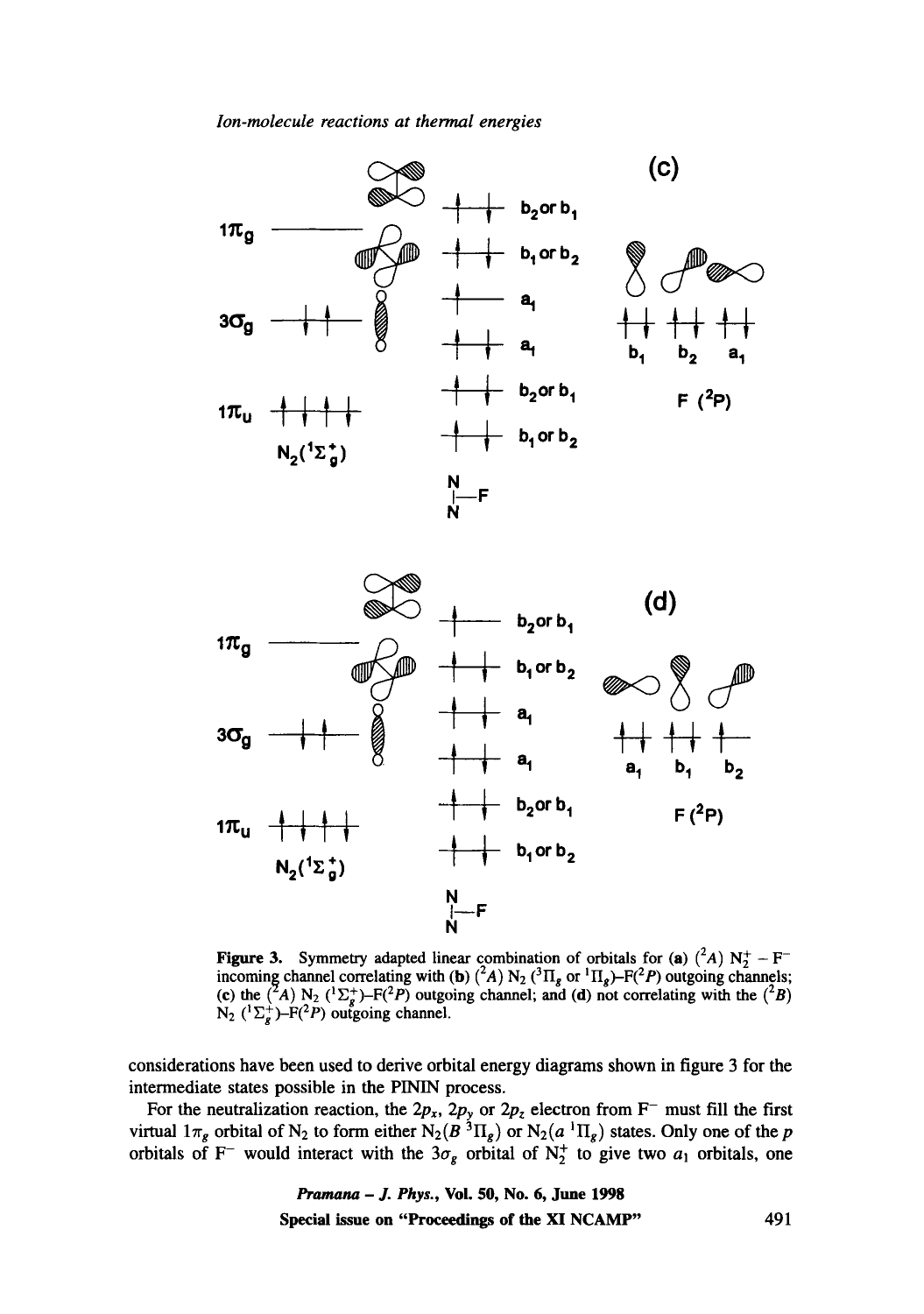containing the unpaired electron, giving a <sup>2</sup>A state of the  $N_2-F$  intermediate. Considerations of the orbital diagrams suggest that the interaction between  $F(^2P)$  and  $N_2(B^3\Pi_g)$  or  $a^{1}\Pi_{g}$ ) may give rise to the same state of the N<sub>2</sub> – F intermediate (<sup>2</sup>A). This indicates that  $N_2$  – F can dissociate to give  $N_2$  either in an excited  ${}^3\Pi_g$  (or  ${}^1\Pi_g$ ) or in the ground state  ${}^{1}\Sigma_{g}^{+}$  and F(<sup>2</sup>P). The interaction between N<sub>2</sub>(X  ${}^{1}\Sigma_{g}^{+}$ ) and F(<sup>2</sup>P) gives rise to a <sup>2</sup>B state of the intermediate which, however, is not correlated with the  $N_2-F(^2A)$  formed from  $N_2^+(X^2\Sigma_g^+)$  and  $F^{-1}(S)$ . This makes the formation of  $N_2(^1\Sigma_g^+)$  from  $N_2^+ + F^-$  a low probability PININ process. Rearrangement of the electrons is necessary for the formation of  $N_2(C^3\Pi_u)$   $(1\sigma_g^2 1\sigma_u^2 2\sigma_g^2 2\sigma_u^1 1\pi_u^4 3\sigma_g^2 1\pi_g^1)$  by mutual neutralization. Therefore, this channel is likely to have a low cross section and has not been detected during the course of these experiments.  $N_2^+$  ions are formed in the discharge mainly by electron impact and to a certain extent by Penning ionization from helium metastables. Penning ionization of N<sub>2</sub> by He<sup>\*</sup> produces N<sub>2</sub><sup>+</sup> both in the ground state as well as excited states [15]. As no fluorescence from the excited  $N_2^+$  is detectable in the observation region it can be safely assumed that only  $N_2^+$  ions in their ground state interact with the negative ions.

As the PININ process occurs in most cases at large internuclear separation between the positive and negative ions the Born-Oppenheimer approximation is valid [16-18]. Therefore the population of the final levels of the product state is expected to be determined by the Franck--Condon overlap between the potential energy surface corresponding to the electronic state of the positive ion and that of the neutral product. The Franck–Condon overlap for the transitions from  $N_2^+(X^2\Sigma_g^+)$  to  $N_2(B^3\Pi_g)$  and  $N_2(a^3\Pi_g)$ were calculated using the code 'level' (ver. 5.1)  $[19]$  assuming that the vibrational distribution of the  $N_2^+(X^2\Sigma_g^+)$  state is governed by the Franck-Condon factors for ionization from the ground state of the  $N_2$  molecule. This appears to be a reasonably valid approximation as  $N_2^+$  ions are produced mainly by electron impact in the discharge and to a certain extent by Penning ionization. In both cases [ 19, 20] the Franck-Condon principle is valid for the ionization of  $N_2$ . The Franck-Condon overlap calculations, however, predict that the maximum population for both  $N_2(B)$  and  $N_2(a)$  is at  $v' = 1$  and then smoothly decreases as a function of v' (see figure 2). The  $N_2(a \rightarrow X)$  fluorescence could not be monitored as it is in the vacuum ultraviolet range. The relative population distribution, as determined experimentally, appears to follow the Franck--Condon distribution for the B<sup>3</sup> $\Pi_g$  state from  $v' = 2$ -5 but shows an additional preference for higher vibrational levels from  $v' = 6-9$  with a maximum at  $v' = 7$  for the PININ reaction with  $F^-$  and  $F^-_2$ . Such preferences are known to exist in energy transfer to  $N_2$  from  $Kr(^{3}P_{2})$  [21] due to avoided curve crossings.

Using similar empirical considerations [21] to achieve a quantitative characterization of the surfaces in the crossing region for the  $N_2-F$  system, as needed for the accurate treatment of the dynamics, the entrance channel is modeled as an ionic surface by an extension of the Rittner model for alkali halides [22-25], accounting for specific electrostatic properties induced by F<sup>-</sup> [26] and N<sub>2</sub><sup>+</sup> [27, 28] and assuming that N<sub>2</sub><sup>+</sup> is in its ground  $(v = 0)$  vibrational level. The exit channel is represented as a vibronic manifold of surfaces [21,29, 30].

The two limiting geometries of approach, parallel and perpendicular, are explicitly considered as arising from the anisotropy of the  $N_2^{\dagger}({}^2\Sigma_g^{\dagger})$  ion and of the nitrogen molecule in the  ${}^{3}$ II<sub>s</sub> state. The latter is assumed in the vibrational modes from zero to ten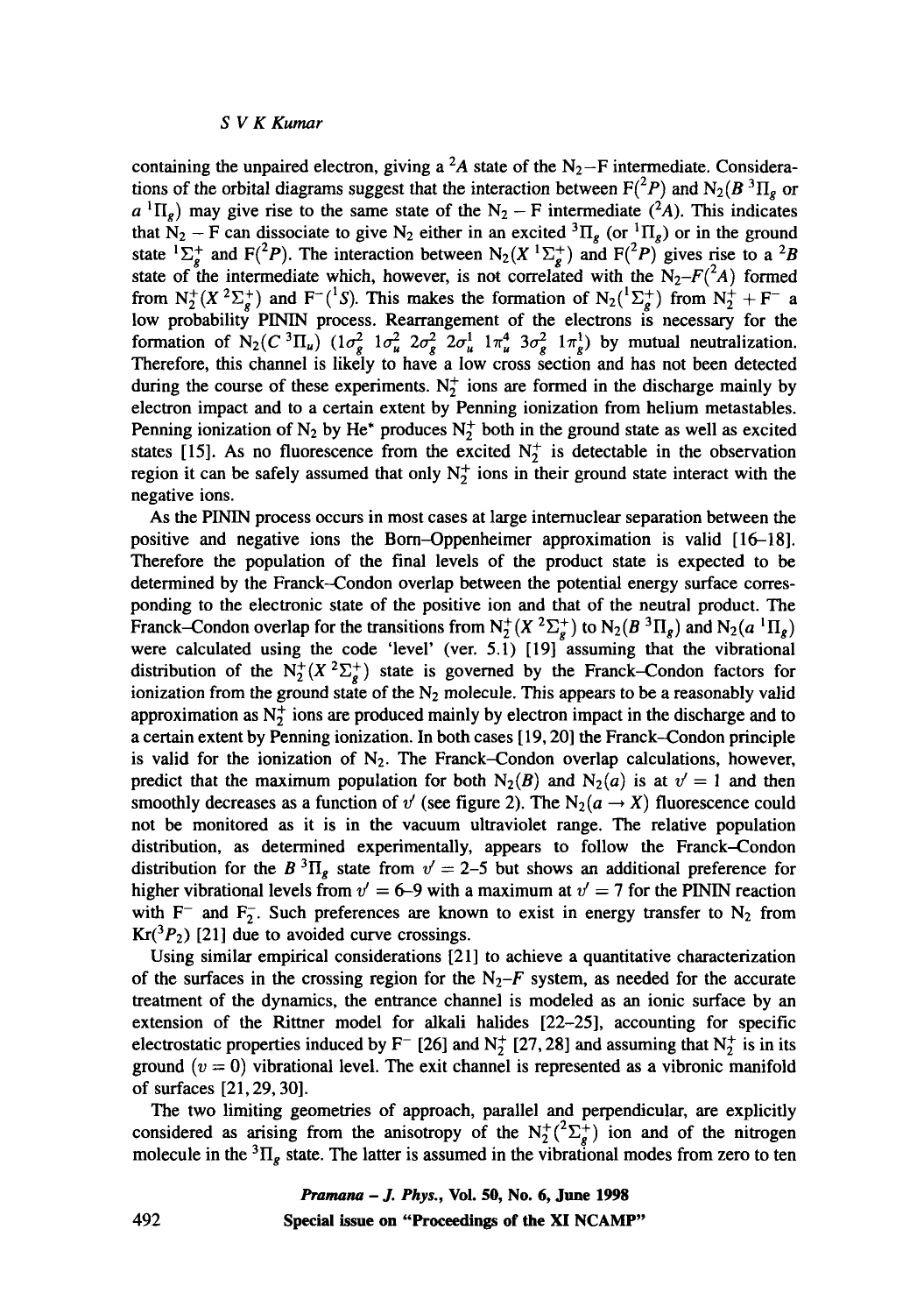

**Figure 4.** Comparison of the relative cross sections, for the  $N_2^+ + F^-$  reaction, as a function of the vibrational levels v of the product  $N_2(B)$ , at a collision energy of 50 meV. The calculated cross sections for the various exit channels are normalized to  $v = 7$  and compared with the experimental results.

included, to cover the range experimentally relevant. As will be seen, in view of the relatively large distances where the corresponding crossings occur, the molecular anisotropy will manifest itself as a minor effect on the dynamics. Along the same line, we can also justify the neglect of electronic anisotropy of the fluorine atom in the exit channel, for which a single electronic surface is considered.

Figure 4 shows a comparison between the distributions calculated for the reaction  $\rightarrow$  N<sub>2</sub>(B) + F at the most probable collision energy, which is estimated to be  $\sim$  50 meV, and the experimentally measured distributions. Calculations were carried out at three different energies 25, 50 and 75 meV. It was found that the vibrational population distribution of  $N_2(B)$  varied very little with the collision energy in this range.

The similarity of calculated distributions at the three energies shown, proves that averaging over thermal distribution does not alter the over-all picture. It is observed that overall difference between the calculated and observed distributions is reasonably good. The difference between the calculated and the experimental distributions are not surprising, considering that possibility of higher vibrational levels being populated and other possible alternative processes occurring in the discharges (see the extensive discussion in ref. [6]) have been neglected.

It can be inferred that, such a propensity appears as a balance of two trends: (i) according to Franck-Condon factors, the level  $v = 1$  should be favored and the propensity should decrease for high  $v$ ; (ii) on the contrary, as far as the role of dynamics is concerned, since crossings of higher  $\nu$  levels occur at larger distances, the propensity should be in favor of the high  $v$  and decrease as a function of the vibrational quantum number of the outgoing channel. This results in the peaking of the population of the vibrational levels of N<sub>2</sub>(B) product at  $v = 7$ , formed by the N<sub>2</sub><sup>+</sup> + F<sup>-</sup> PININ reaction.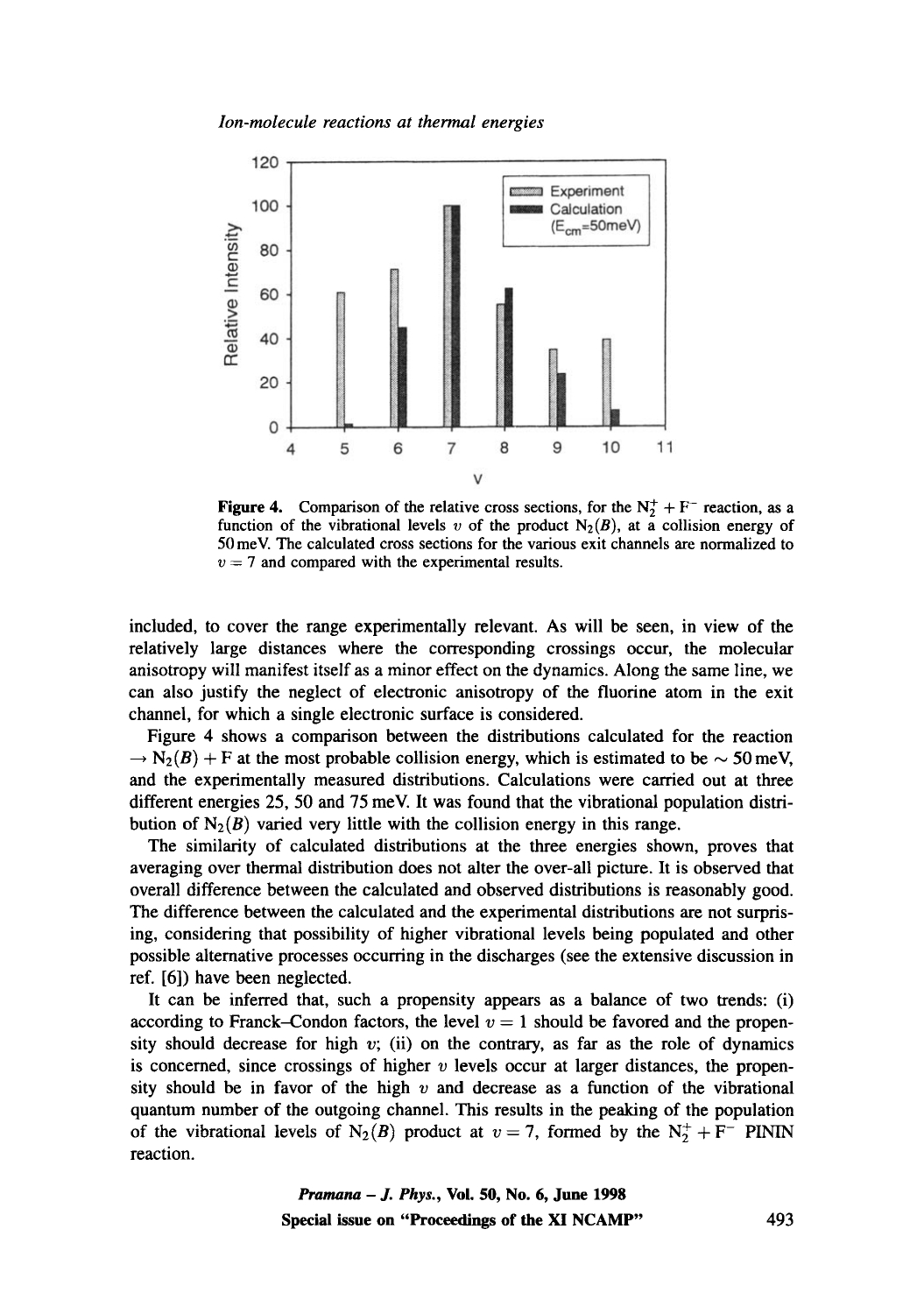#### 3.2 *Radical-radical reactions*

To study the interaction of N with  $SF_n$  radicals, experiments were conducted in the modified apparatus so that little ions reached the interaction region. Observations were done at total pressures of 0.06 to 0.1Torr and 0.35 to 0.5Torr for discharge currents of 15mA each, fed by DC power supplies working in the constant current mode. Partial pressures of  $N_2$  and He + SF<sub>6</sub> were kept equal and the SF<sub>6</sub> content was 5% of the total pressure. The interaction region was scanned for the fluorescence from metastable  $N_2(A)$ state as well as from reaction products. It was noticed that for low pressure discharges the characteristic 530 nm radiation emanating from the NF( $b<sup>1</sup>\Sigma^{+} \rightarrow X<sup>3</sup>\Sigma^{-}$ ) transition was not observed, although fairly intense  $N_2(A^3\Sigma_u^+ \to X^1\Sigma_g^+)$  bands were recorded. This strongly suggested that any reaction of N<sub>2</sub>(A) with  $SF_n$  (n = 1 to 5) or F did not result in NF(b). The 530 nm NF(b  $\rightarrow$  X) radiation was observed when the discharge products of N<sub>2</sub> and SF<sub>6</sub> were mixed at total pressures more than 0.35 Torr. Both the discharges were switched off one at a time to make sure that the observed product spectrum was solely due to the interaction of the products produced by the two discharges.  $SF_n$  (where  $n \leq 5$ ) and F, are known to be formed in sufficient numbers in  $SF<sub>6</sub>$  discharges.

He +  $SF_6$  discharge products cannot react with N<sub>2</sub> to produce NF as the dissociation energy of  $N_2$  is too high (9.76 eV). Also, experiments conducted at low pressures when  $N_2(B)$  was present in the interaction region did not reveal the presence of NF(b). N<sub>2</sub>(A) cannot interact with atomic fluorine to produce NF as the reaction is expected to be endothermic by at least 0.8 eV, if the heat of formation  $(\Delta H_f)$  of NF is taken to be 2.384 eV as recommended by Wategaonkar *et al* [31].

The NF(X) product could be probed by the excitation transfer process  $[32]$ 

$$
N_2(A) + NF(X) \to N_2(X) + NF(b). \tag{2}
$$

It has been mentioned earlier in this presentation that  $N_2(A)$  has been detected in sufficiently large intensities in the interaction zone at lower, as well as, higher pressures. At low pressures, probability for the two-step process, i.e. the formation of  $NF(X)$  and excitation to NF(b) by energy transfer from  $N_2(A)$  is likely to be small and therefore could not be detected. At higher pressures, the collision probability increases enabling the detection of NF via the energy transfer process.

Formation of NF through

$$
N + F + M \longrightarrow NF + M, \tag{3}
$$

where M is a third body (or wall), is likely to have a low cross section. For instance, no  $NF(b \rightarrow X)$  fluorescence was observed from the interaction region even though atomic fluorine was present [7]. Atomic  $N(^2D \rightarrow ^4S)$  radiation was not observed indicating its absence in the reaction region because of the distance between the discharge and the observation points. Interaction of the excited states of atomic nitrogen with the discharge products of  $SF<sub>6</sub>$  to produce NF may not be considered under the experimental conditions. Other processes like

$$
N^{+}({}^{3}P) + F^{-}({}^{1}S) \rightarrow NF({}^{1}\Sigma^{+}) \quad \text{or} \quad NF({}^{3}\Sigma^{-})
$$
 (4)

need not be considered as well, as the Wigner spin rule does not allow the mutual recombination reaction. Also, because of various crossings with repulsive potential energy curves it has a tendency to dissociate rather than form a bound NF state.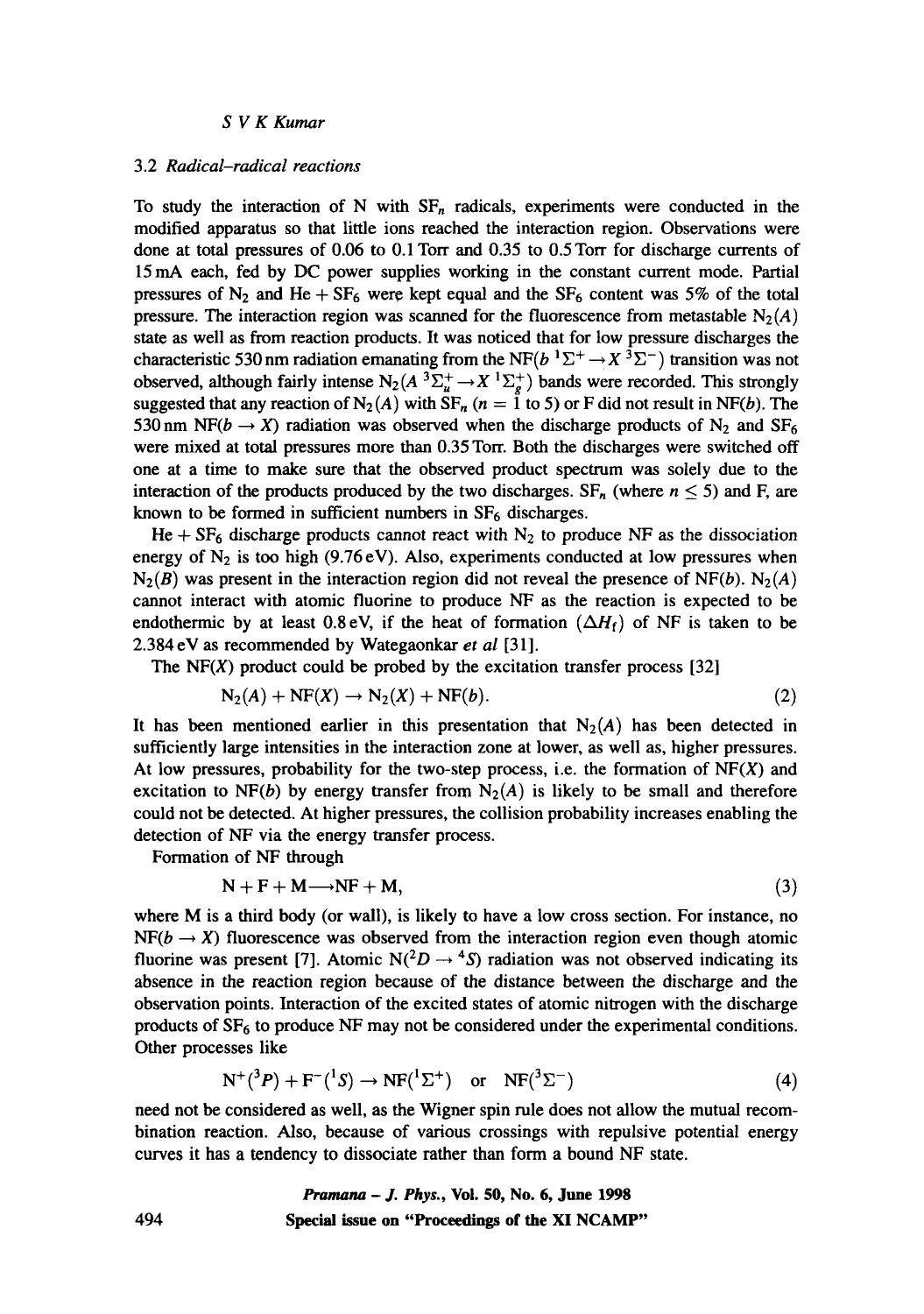$SF_n$  ( $n = 1$  to 5) and F are produced by electron impact dissociation, ion-molecule reactions and neutral-neutral reactions in corona [4, 33], RF [34-36] and other type of  $SF_6$ discharges.  $SF_4$ ,  $SF_2$  and F have been detected outside the discharge region in corona (pressures of 1 bar and above) [4, 33], RF (a few Torr) [36] and DC [37] discharges in pure  $SF_6$  and mixtures with  $O_2$ ,  $N_2$  and Ne because of their relatively higher stability compared to  $SF_5$  and  $SF_3$ . By using a dilute mixture of  $SF_6$  in helium, it helps in not only reducing the neutral-neutral reactions in which  $SF<sub>5</sub>$  and  $SF<sub>3</sub>$  are destroyed but also in quickly transporting them to the interaction region so that the reactions which occur in the discharge zone can be studied easily with less interference from other competing reactions. The following reactions of atomic nitrogen with the  $SF<sub>6</sub>$  discharge products are considered based on the heats of formation given by Herron [38], symmetry and structure of  $SF_n$  ( $n = 1$  to 5) by Ziegler and Gustev [39] and for  $SF_6$  by Herzberg [40].

$$
N({}^{4}S_{3/2}) + SF({}^{2}\Pi) \rightarrow NF(X^{3}\Sigma^{-}) + S({}^{3}P_{2}) - 0.229 \text{ eV}, \qquad (5)
$$

$$
N({}^{4}S_{3/2}) + SF_2({}^{1}A_1) \rightarrow NF(X^{3}\Sigma^{-}) + SF({}^{2}\Pi) - 0.839 \text{ eV}, \qquad (6)
$$

$$
N({}^{4}S_{3/2}) + SF_3({}^{2}B_1) \rightarrow NF(X^{3}\Sigma^{-}) + SF_2({}^{1}A_1) + 0.518 \text{ eV}, \qquad (7)
$$

$$
N({}^4S_{3/2}) + SF_4({}^1A_1) \rightarrow NF(X^3\Sigma^-) + SF_3({}^2B_1) - 0.344 \text{ eV}, \qquad (8)
$$

$$
N({}^{4}S_{3/2}) + SF_5({}^{2}A_1) \rightarrow NF(X^3\Sigma^-) + SF_4({}^{1}A_1) + 0.958 \text{ eV}, \qquad (9)
$$

$$
N({}^{4}S_{3/2}) + SF_6({}^{1}A_{1g}) \rightarrow NF(X^{3}\Sigma^{-}) + SF_5({}^{2}A_{1}) - 0.685 \text{ eV}.
$$
 (10)

Energetics allow reactions  $(7)$  and  $(9)$  to proceed and not  $(5)$ ,  $(6)$ ,  $(8)$  and  $(10)$ .

Production of NF by the interaction of N<sub>2</sub>( $B^{3}\Pi_{g}$ ,  $v' = 0$ ) with SF<sub>n</sub> (n = 1 to 6) is not possible as the reactions are endothermic at room temperature. However, the following reactions involving vibrationally excited  $N_2(B)$ 

$$
N_2(B, v' \ge 10) + SF_3 \longrightarrow NF(X) + SF_2 + N,
$$
\n(11)

$$
N_2(B, v' \ge 7) + SF_5 \longrightarrow NF(X) + SF_4 + N, \tag{12}
$$

are energetically allowed. It has been observed from our low pressure experiments that though SF<sub>6</sub> does not quench the N<sub>2</sub>(B) state, but the dissociation products of SF<sub>6</sub> do quench the  $N_2(B)$ . If NF could be formed through reactions (11) and (12) then the intensity of the observed  $N_2(B \to A)$  lines corresponding to  $v' \ge 7$  should be much lower than for  $v' \leq 6$ , as the NF formation channel opens up. This is however not the case and the quenching cross section is the same for all  $v' = 2$  to 11. Hence, the reactions (11) and (12) appear to have very small cross section values.

 $S_2F_{10}$ , which is formed by the combination of two  $SF_5$  molecules [41], cannot react with molecular nitrogen, its excited states or atomic nitrogen to produce NF as they are not allowed solely on the basis of energy considerations. Small amounts of water vapor or addition of oxygen to  $SF_6$  in discharges produce SOF<sub>4</sub>, SOF<sub>2</sub> and SOF [4, 7, 36, 37, 42, 43]. The change in the NF( $b \rightarrow X$ ) fluorescence was not perceptible when traces of oxygen were added separately to  $N_2$  and  $SF_6$  discharges. Interaction of atomic nitrogen with these species favors the formation of NO while the NF channel is ruled out as it is endothermic. HF which is produced in the discharge due to water vapor impurity cannot react with atomic nitrogen to form NF because of the same reason.

*Pramana - J. Phys.,* **Vol. 50, No. 6, June 1998 Special issue on "Proceedings of the XI NCAMP"** 495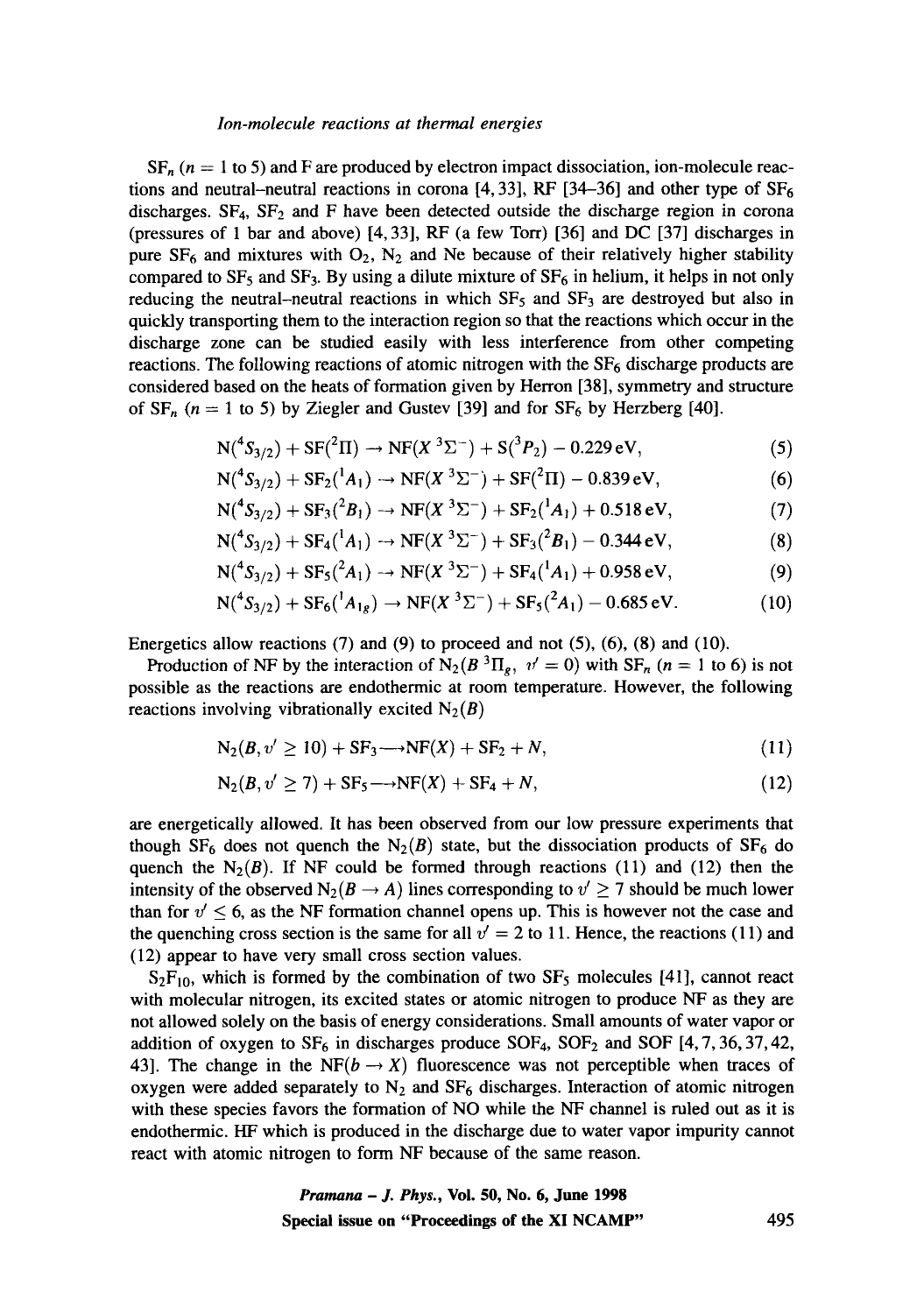Thus the most likely channels producing NF are reactions 7 and 9. Of these, the latter is more likely to be dominant over the former for several reasons:

(i) The rate constant for the production of  $SF<sub>5</sub>$  by electron impact dissociation and dissociative ionization is more compared to that of  $SF_3$  [4, 5, 41]. In addition,  $SF_5$  is





 $(c)$  $a_1^2 + b_1^2$ ;  $a_1^2 + b_2^2$ <br> $a_1^2 + b_2^2$ **b~ 1t, " -14-" b, ol 11, " 11, ol**   $q_1$   $4\rightarrow$   $\rightarrow$   $4\rightarrow$   $q_1$  $N \cdot \cdot \cdot F - S \begin{matrix} F & \frac{?}{C_{2V}} & NF \cdot \cdot \cdot S \end{matrix} F$ <br>Sor T?

Figure 5. Symmetry adapted linear combination of orbitals for (a)  $N \cdots FSF_2$  and (b)  $NF \cdots SF_2$  in  $C_{2v}$  geometry; (c) correlation (or lack thereof) of the orbitals between ground states of reactants and products.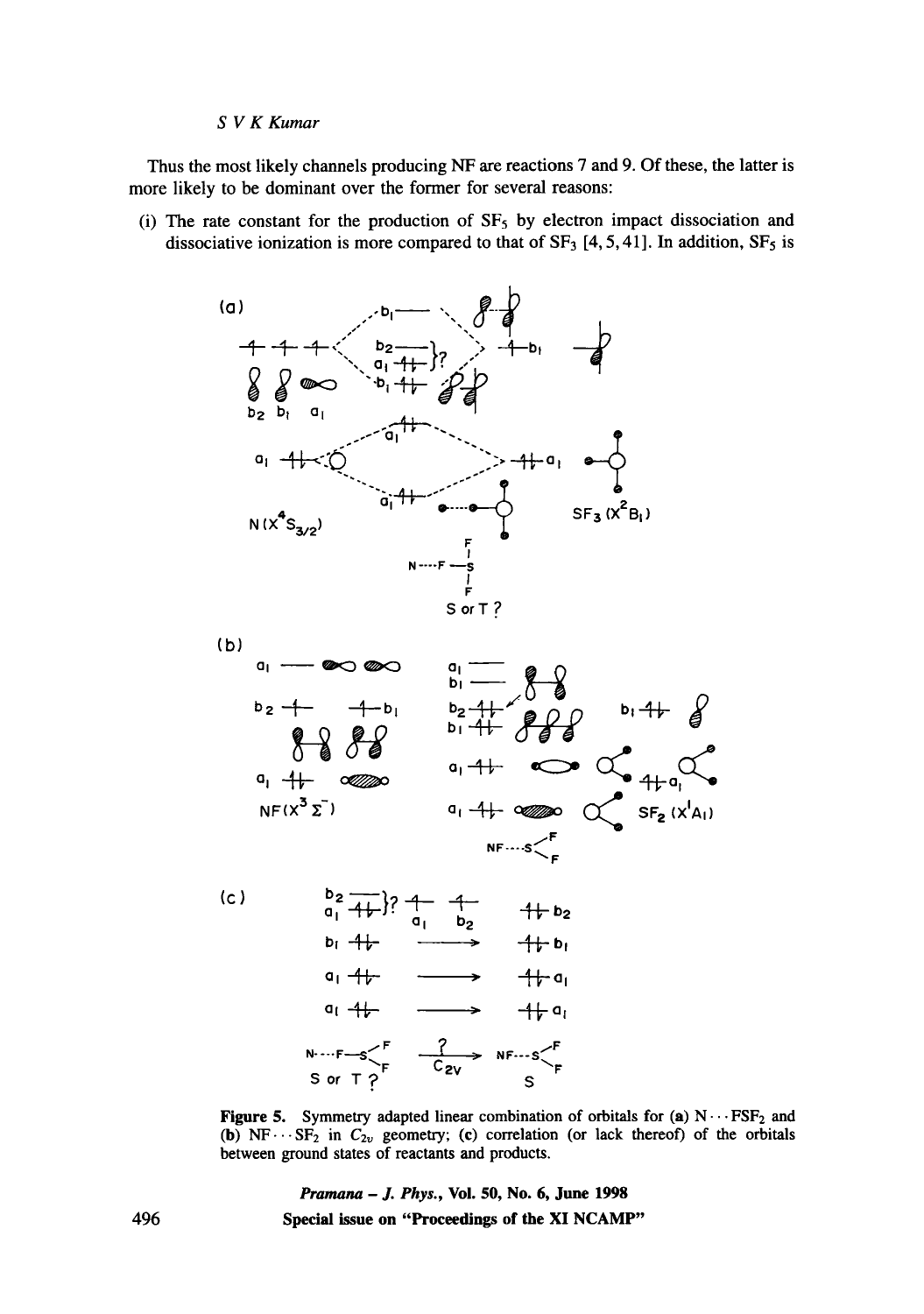likely to be produced outside the discharge region by ion-molecule reactions like

$$
SF_4^+ + SF_6 \rightarrow SF_5 + SF_5^+.
$$
 (13)

(ii) The exoergicity of reaction (9) is larger than that of reaction (7). This means that there are more product states available in the case of the former than in the latter. Also, the product  $SF_4$  would have inherently larger density of states than  $SF_2$ . Therefore, statistically [44] reaction (9) would be more preferred.





(c)



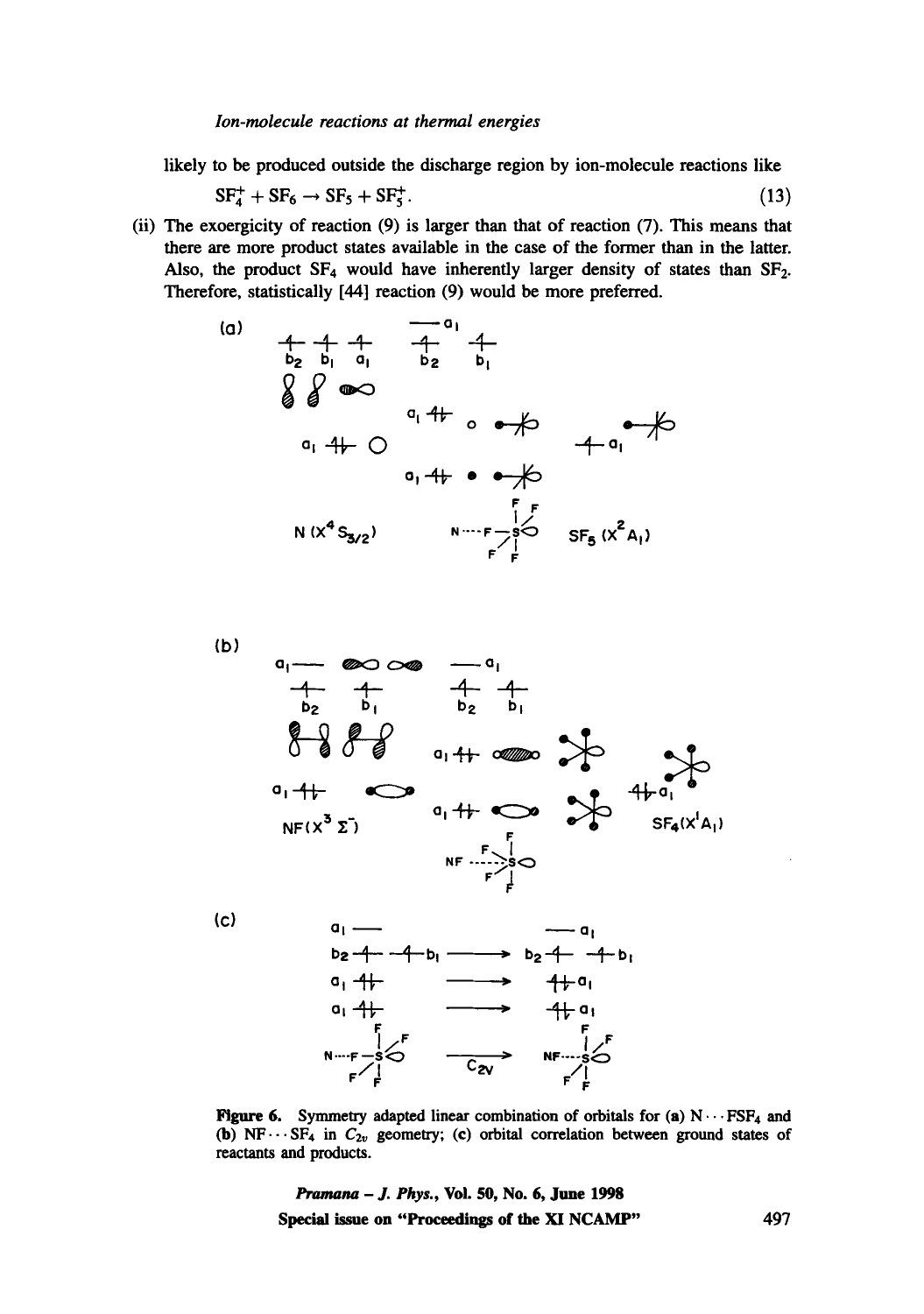(iii) A closer examination of the orbital correlation diagram suggests that reaction (7) may not be allowed by symmetry considerations [45].

Since reliable electronic structure calculations for the systems under consideration are quite involved, we have restricted ourselves to a preliminary investigation of the symmetry elements concerned. Using the orbital energy diagrams given by Ziegler and Gustev [39] for the valence electrons of  $SF_n$  ( $n = 1$  to 5), we have constructed the schematic orbital energy diagrams for NSF<sub>3</sub> and NSF<sub>5</sub> systems in  $C_{2v}$  geometry in figures 5 and 6 respectively.

In figure 5(a) we show the linear combination of orbitals of N and  $SF_3$  in  $C_{2v}$  geometry. Only one of the three p orbitals of N would interact with the  $b_1$  orbital of SF<sub>3</sub>. The  $b_2$  and  $a_1$  are likely to remain unaffected and thus degenerate, except for a possible interaction of  $a_1$  with the lower lying  $a_1$  orbital. Similarly, in the case of NF-SF<sub>2</sub> interaction shown in figure 5(b), the  $b_1$  orbitals of NF and SF<sub>2</sub> would combine readily while the  $b_2$  and  $a_1$ would remain unaffected. This would imply that  $NF \cdots SF_2$  would be a singlet. In the case of  $N + SF_3$ , depending upon the  $a_1$  and  $b_2$  orbitals being degenerate or not, the lowest electronic state would be a triplet or a singlet respectively. As shown in figure  $5(c)$ , if the ground state of the reactants is a triplet it would *not* correlate with the ground state of the products. If the former is a singlet with  $a_1$  being lower in energy than  $b_2$ , once again the ground state of the reactants and that of the products would not correlate. Only if the  $b_2$  orbital is lower in energy than the  $a_1$  will the ground state of NSF<sub>3</sub> be correlated with the ground state of  $NFSF_2$ .

Using similar arguments, one can show that the highest occupied molecular orbitals are most likely a degenerate pair of  $b_1$  and  $b_2$  orbitals for  $N \cdots FSF_4$  as well as  $NF \cdots SF_4$  as illustrated in figures 6(a) and (b) respectively. This would mean that we are dealing with a triplet state for the reactants and a triplet state for the products and that both of them correlate with each other as illustrated in figure 6(c).

Though the above arguments are tentative, in the sense that, concerted reactions in  $C_{2v}$ geometries are assumed and have also relied on the qualitative MO picture, it is reasonable to consider that the formation of NF through  $N + SF<sub>5</sub>$ , is the most likely dominant channel.

#### **4. Conclusion**

The population of the higher vibrational levels of  $N_2$  produced by PININ, which seems to be different from that predicted by the Franck-Condon overlap. This can be attributed to the avoided curve crossing of the  $N_2^+ - F^-$  potential energy surface with the  $N_2(B)$ –F hypersurface and the dynamics. To the best of our knowledge, this is the first observation of such a behavior in a mutual neutralization reaction. More experiments as well as theoretical calculations are necessary to completely understand the interaction of the negative ions with molecular ions and the dynamics of electron transfer.

Energy transfer from  $N_2(A)$  has been utilized successfully to detect the ground state reaction product NF arising from  $N_2 + SF_6$  discharges. It is argued that the most likely channel for the production of NF is the reaction between N and SFs.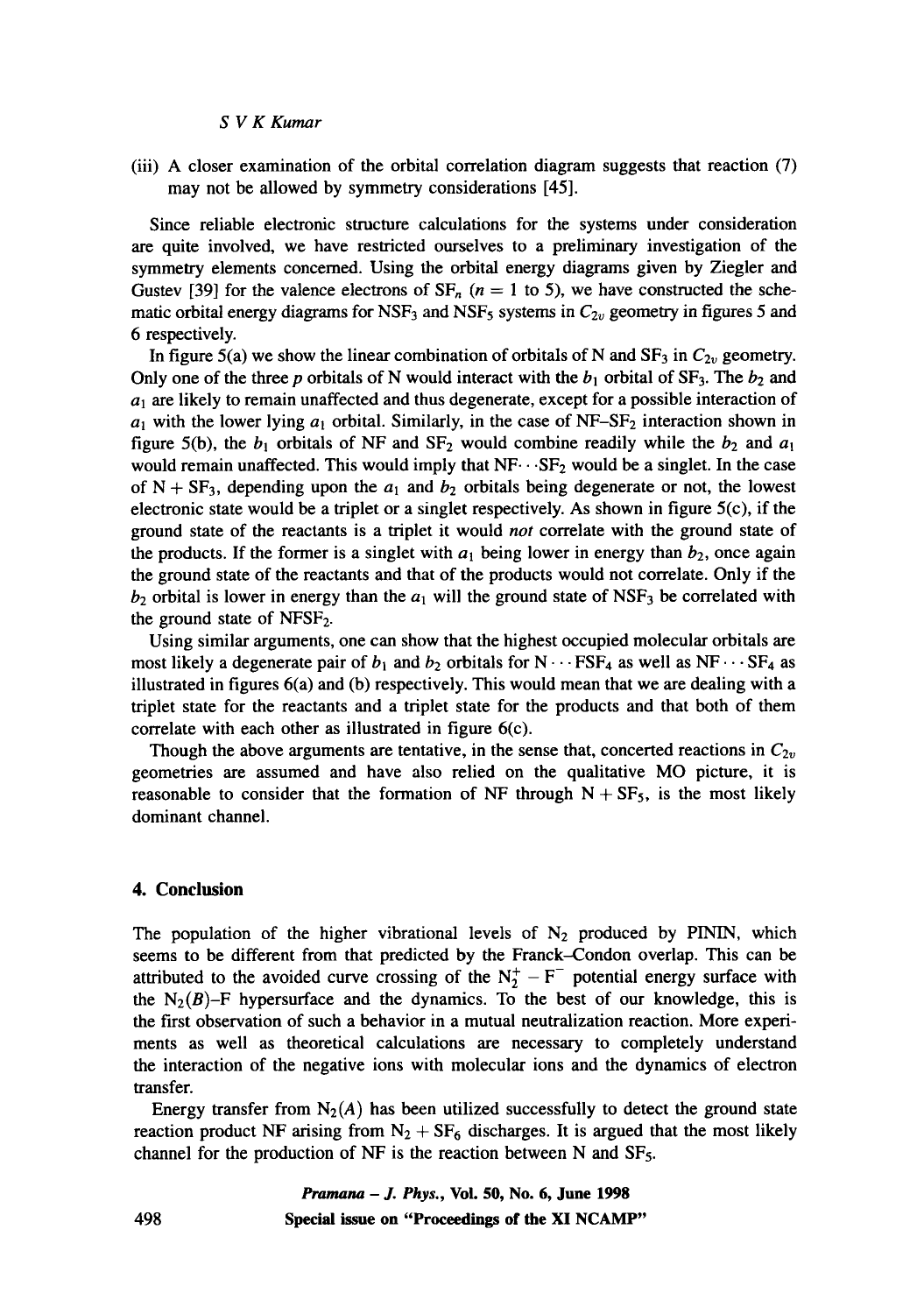#### **Acknowledgements**

The author is thankful to S Mazumdar, N Sathyamurthy (Indian Institute of Technology, Kanpur), V Aquilanti (University of Perugia, Italy) and late S K Mitra for their contribution to these results.

#### **References**

- [1] S J Watgaonkar and D W Setser, J. *Chem. Phys. 90,* 6223 (1989)
- [2] J M Meek and J D Craggs, *Electrical Breakdown of Gases* (Wiley, Chichester, 1978)
- [3] R d'Agostino and D L Flamm, J. *Appl. Phys.* 52, 162 (1981)
- [4] R J Van Brunt and J T Herron, *IEEE Trans. Elec. Insul.* 25, 75 (1990)
- [5] *Int. J. Mass Spectrom. Ion Process.* 149/150, (1995)
- [6] S V K Kumar, S Mazumdar and S K Mitra, *Chem. Phys. Lett.* 237, 448 (1995) V Aquilanti, R Condori, S V K Kumar and F Pirani, *Chem. Phys. Lett.* 237, 456 (1995)
- [7] S V K Kumar, N Satyamurthy, S Manogaran and S K Mitra, *Chem. Phys. Lett.* 222, 465 (1994)
- [8] A Merz, M-W Ruf, H Hotop, M Movre and W Meyer, J. *Phys.* B27, 4973 (1994)
- [9] T M Miller, J F Friedman, A E Stevens Miller and J F Paulson, *Int. J. Mass Spectrom. Ion Process.* 149/150, 111 (1995) T Gougousi, R Johnsen and M F Golde, *Int. J. Mass Spectrom. Ion Process.* 149/150, 131 (1995)
- [10] D Smith, N G Adams and E Alge, *J. Phys.* B17, 461 (1984)
- [11] D Smith and P Spanel, *Adv. Atom. Mol. Opt. Phys.* **32**, 307 (1994)
- [12] A Lofthus and H Krupenie, *J. Phys. Chem. Ref Data* 6, 113 (1977)
- [13] D R Bates, *Adv. At. Mol. Phys.* 20, I (1985)
- [14] M R Flannery, *Adv. At. Mol. Opt. Phys.* 32, 117 (1994)
- [15] A J Yencha, in *Electron Spectroscopy: Theory, Techniques and Applications* edited by C R Brundle and A D Baker (Academic, London, 1984) voi. 5, p. 197
- [16] J Weiner, W B Peatman and R S Berry, *Phys. Rev.* A4, 1824 (1971)
- [17] J T Mosely, R E Olson and J R Peterson, in *Case Studies in Atomic Physics* edited by M R C McDowell and E W McDaniel (North Holland, Amsterdam, 1975) vol. 5, p. 1
- [18] L M6mdez, I L Cooper, A S Dickinson, O M6 and A Riera, *J. Phys.* B23, 2797 (1990)
- [19] R J LeRoy, Rep. CP-330R (Univ. Waterloo, 1992)
- [20] T D Märk in *Electron Impact Ionization* edited by T D Märk and G H Dunn (Springer, Wien, 1985) Ch. 5, p. 137
- [21] V Aquilanti, R Candori, F Pirani, T Kriimpelmann and Ch Ottinger, *Chem. Phys.* 142, 47 (1990)
- [22] E S Rittner, *J. Chem. Phys.* 19, 1030 (1951)
- [23] Y P Varshni and R C Shukla, *J. Mol. Spectrosc.* 16, 63 (1965)
- [24] S H Patil, J. *Chem. Phys.* 86, 313 (1987)
- [25] S H Patil, J. *Chem. Phys.* **89,** 6357 (1988)
- [26] A A S Sangachin and J Shanker, *J. Chem. Phys. 90,* 1061 (1989)
- [27] E F McCormack, S T Pratt, J L Dehmer and P M Dehmer, *Phys. Rev.* A44, 3007 (1991)
- [28] K P Huber, Ch Jungen, K Yoshino, K Ito and G Stark, *J. Chem. Phys.* 100, 7957 (1994)
- [29] E Bauer, E R Fisher and F R Gilmore, *J. Chem. Phys.* 51, 4173 (1969)
- [30] V Aquilanti, R Candori, F Pirani and Ch Ottinger, *Chem. Phys.* 187, 171 (1995)
- [31] S J Wategaonkar, K Y Du and D W Setser, *Chem. Phys. Lett.* 189, 586 (1992)
- [32] K Y Du and D W Setser, *J. Phys. Chem.* 96, 2553 (1992)
- [33] I Sauers and G Harman, J. *Phys.* D25, 761 (1992)
- [34] A Picard, G Turban and B Grolleau, *J. Phys.* D19, 27 (1986)
- [35] L E Kline, *IEEE Trans. Plasma Sci.* **14**, 145 (1986)
- [36] N Mutsukura and G Turban, *Plasma Chem. Plasma Process.* 10, 27 (1990)

*Pmmana - J. Phys.,* **Vol. 50, No. 6, June 1998** 

**Special issue on "Proceedings of the XI NCAMP"** 499